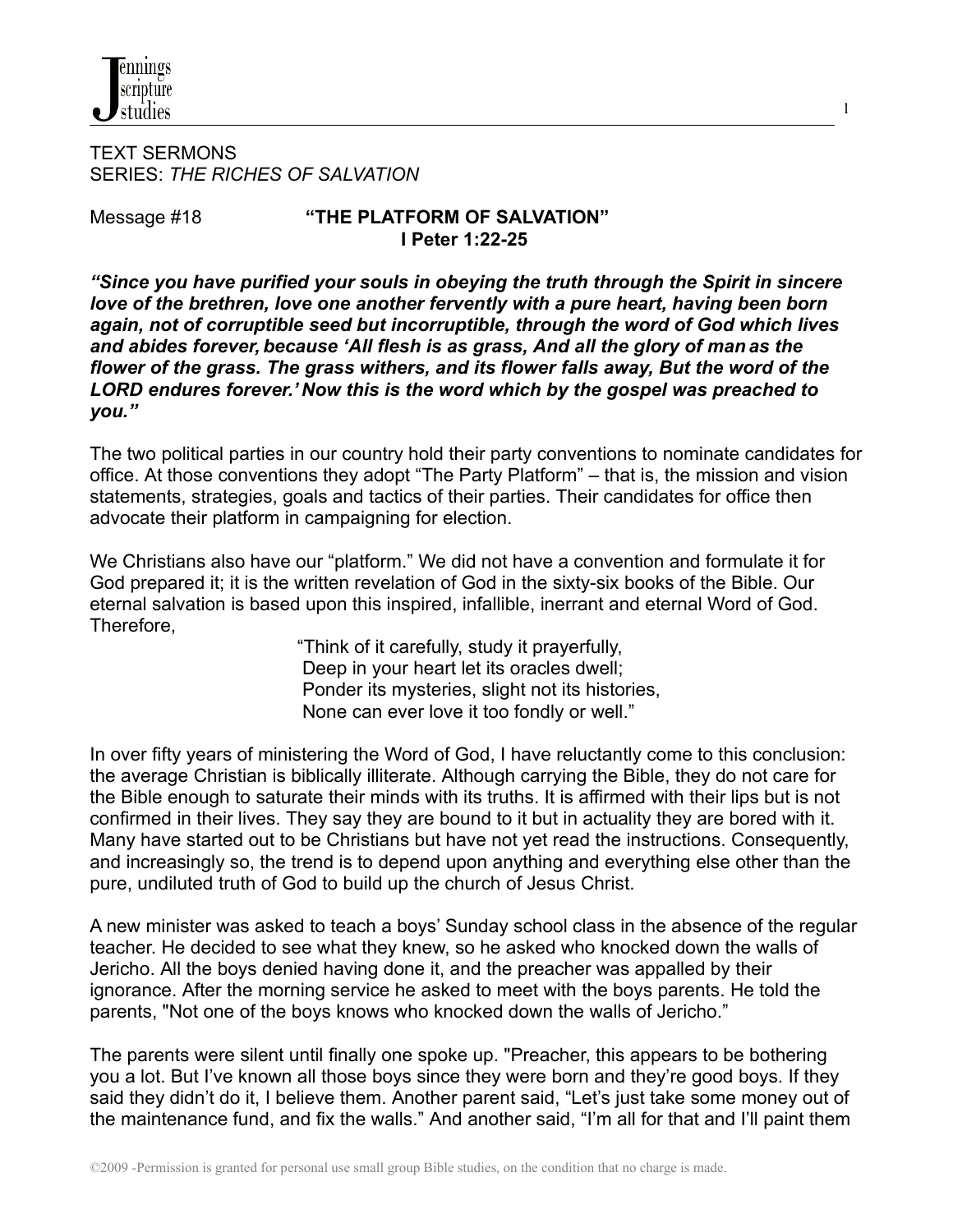once they are put back up." It's a humorous story, but it illustrates a serious point. Too many Christians are ignorant of what the Bible says.

I was the guest speaker in a church service, many years ago, when the pastor had a testimony meeting as part of the service. He asked for persons to give their favorite Bible verse. One fellow stood and said, "If at first you don't succeed, try, try again." I looked at the pastor and could plainly see that he was embarrassed. But the worst was yet to come. A lady stood and said, "I don't know where it is found but my favorite verse is: 'Every tub sits on its own bottom.'" Of course, neither statement is in the Bible. How well do we know our Bibles?

I suspect that the majority of Christians in this country do not really know their Bibles. Why is that? It's because they are not spending time in The Book! The verses we are studying in this message strongly underscore the importance of the Word of God to our salvation as well as our edification.

There are two major truths in these verses, with which the first chapter of Peter's first epistle ends, that I will emphasize in this message: first, the nature of God's Word, and secondly, the necessity of God's Word.

# **I. THE NATURE OF THE WORD OF GOD.**

The nature of God's word is seen in its authorship, its authority and its agelessness.

**A. Its Nature Is Seen In its Authorship.** - "*the Word of God."* (I Peter 1:23) That the Word of God is not of human origin should be evident to any serious and honest searcher of its contents. Think this through: "A good man could not have written the Bible, and a bad man would not have written it" said commentator Adam Clark. In other words, man could not have written the Bible if he would, and would not have written it if he could. Why?

There are two self evident propositions in those two statements: first, a good man could not have written the Bible, because it tells us 2,008 times that God is the Author! Therefore, if a man wrote it, he was a great liar, and consequently could not be a good man! Second, a bad man would not have written the Bible if he could, because it tells what he is, and he would be unwilling to write the truth about himself! Your Bible's author is no less than the almighty, eternal, all-wise God himself! The book is "the Word of God" as our text states. The poet set it down as follows:

> "This is the greatest book on earth, Unparalleled it forever stands; Its Author is God; its truth is divine, It is inspired in every word and line, Though written by human hands."

## **B. Its Nature Is Seen In Its Authority.**

Notice two phrases in this passage: the first in v.23 **-** "the Word of God" and the second in v.25 "the Word of the Lord." I state emphatically that the Holy Scriptures are the only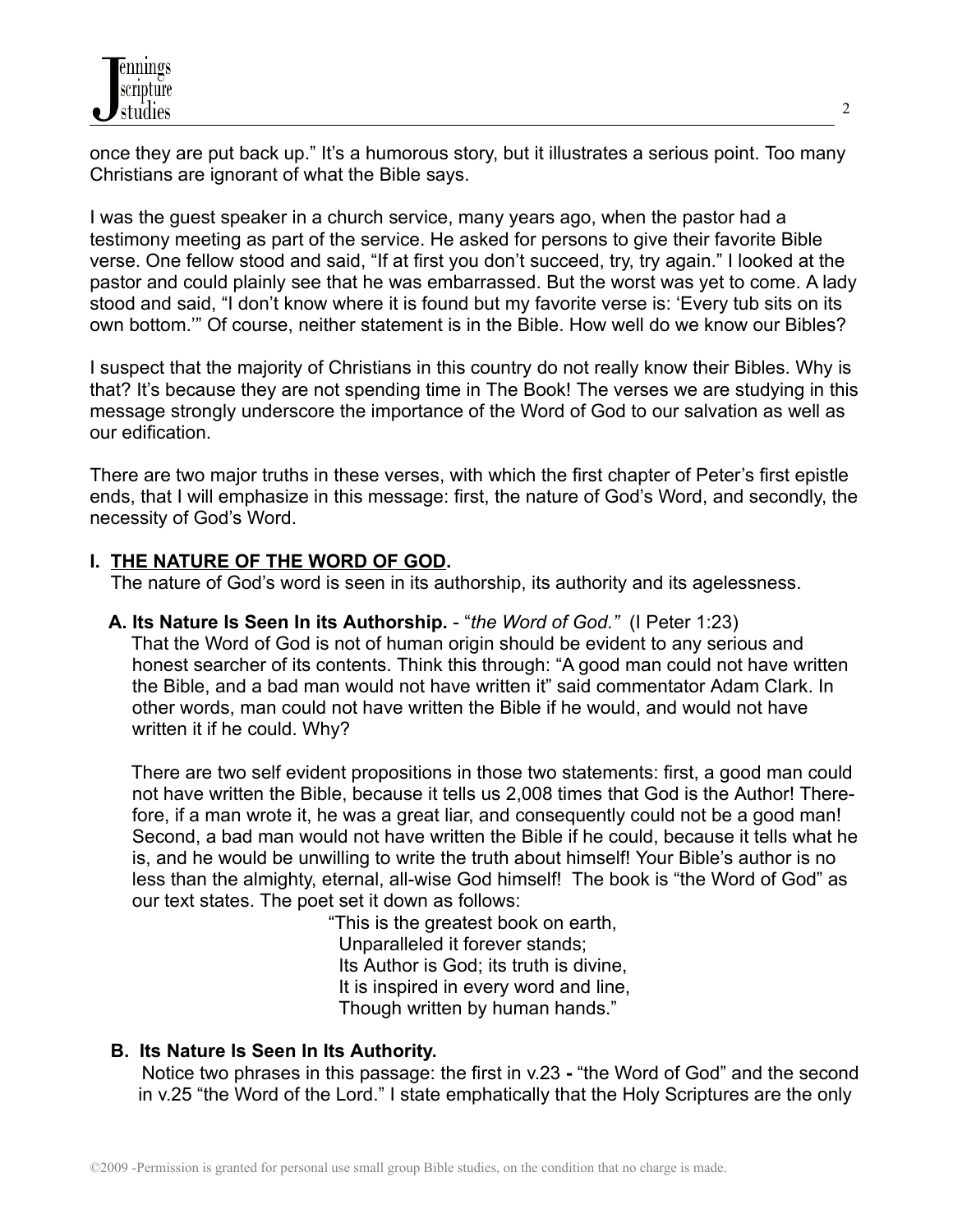

absolute and sufficient guide in all matters of faith and practice because they are stamped with the authority of God!

At least five hundred times in the first five books of the Bible we read the phrase, "the Lord said" or "the Lord spoke." Three hundred times again in the historical books we find the same phrases. Twelve hundred times in the prophetical books we read the same phrases or: "hear the Word of the Lord," or "this is what the Lord says." The Bible authoritative because it is God speaking!

#### **C. Its Nature Is Seen In Its Agelessness.**

It "lives and abides forever." (v.23) And, it "endures forever." (v.25) The books of men are only for time – God's book is for eternity.

Generally, a book is produced by a writer in his own generation – but God's Word took at least 1,500 years to write, spanning 30 generations of the world's history. Books that were a rage a few years ago are forgotten today. The older a book is, the smaller its chances of surviving.

But the Bible, recorded by men who died 2 to 3 thousand years ago, is not only still in existence today but is the most widely circulated book in the world, even though century after century opponents have berated, banned and even burned it. The Bible is the world's only indestructible Book!

Infidel scientists have used against the Bible:

- The chemists bottle,
- The astronomer's telescope,
- The explorers compass,
- The geologists hammer,
- The archeologists spade,
- The skeptical theologian's pen. But against the attacks of cynics, critics and skeptics, the Bible lives and will endure forever! A poem I have often used regarding the nature of God's Word is titled, *"The Anvil"* :

"Last eve I paused beside a blacksmith's door And heard the anvil ring the vesper chime; Looking in upon the floor I saw old hammers Worn with the beating years of time. "How many anvils have you had?" said I, "To wear and batter all those hammers so?" "Just one," said he, with twinkling eye, "The anvil wears the hammers out you know." And so I thought, the anvil of God's Word For ages skeptic blows have beat upon, Though the noise of falling blows was heard The anvil is unharmed but the hammers are gone."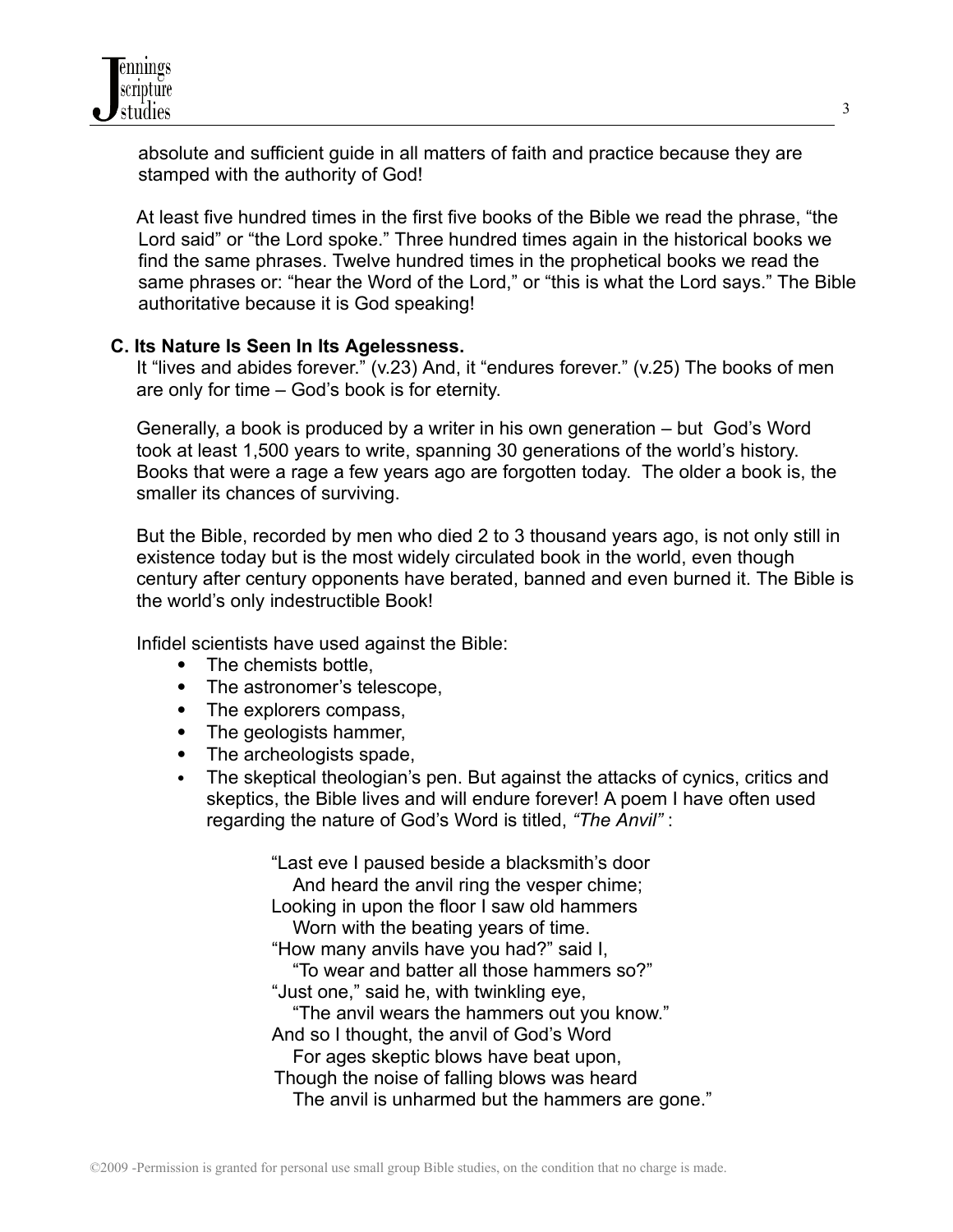

I like to think of Jesus' words in reference to the eternality of the Word of God: "Heaven and earth shall pass away, but my word shall not pass a way." That makes His Word an abiding reality. Did you ever think about this: the Bible is the only material object that is eternal?

The Bible's authorship, authority and agelessness reveal the nature of divine written revelation in the book that we call the Bible. That makes it the world's most unique Book and the most necessary Book!

#### **II. THE NECESSITY OF THE WORD OF GOD.**

" *this is the word which by the gospel was preached to you."* (v.25)

The Word of God is necessary for many reasons. I call your attention to only three which are found in the verses that we are studying:

#### **A. It Provides The Church's Message**. - "*the gospel*."

Some men have changed God's essential message over the years but a good question to ask any proclaimer of the Word is this: "Do you preach the gospel that Paul preached?" The essential content of the gospel that Paul preached is recorded in I Cor. 15:1-5 plus other passages. However, Paul did not stop with three basic facts concerning the Person and work of Jesus Christ. He said to the Ephesian elders in "*I have not shunned to declare to you the whole counsel of God."* (Acts 20:27)

Communicating the gospel that Paul communicated means not only to articulate the death, burial and resurrection of Jesus Christ, but it means to convey all the great truths of the Bible for they are gospel related.

**Illust.** Dr. Louis Evans was pastor of Hollywood Presbyterian Church years ago. This was and is a very sophisticated congregation including many notable people. He was preaching a series of messages on the great doctrines of the Bible and after several messages murmurings began to arise within the congregation. Some did not like his preaching because they did not agree with what the Bible said.

One Sunday morning he read I Cor.15 preparing to preach on the subject of the resurrection, when he sensed some were very uncomfortable with the direction of his discourse. For effect, he did a very unusual thing: he tore out the page of the Bible from which he had been reading saying, "This is an unpopular subject; we do not agree with it therefore, let us dispense with it!" First, one man stood and objected, then another and another until the congregation was sufficiently aroused. Finally, Evans said, "It appears you want the whole truth and nothing but the truth so I will preach the truth!" He preached on the resurrection for 50 minutes! Without the Gospel Message, the church has no life-giving message.

## **B. It Prescribes Church's Method. –** "*preached unto you*."

The Greek word translated "preached" is "euaggelizō" and means to declare and announce good news, especially the gospel. The church's major corporate method of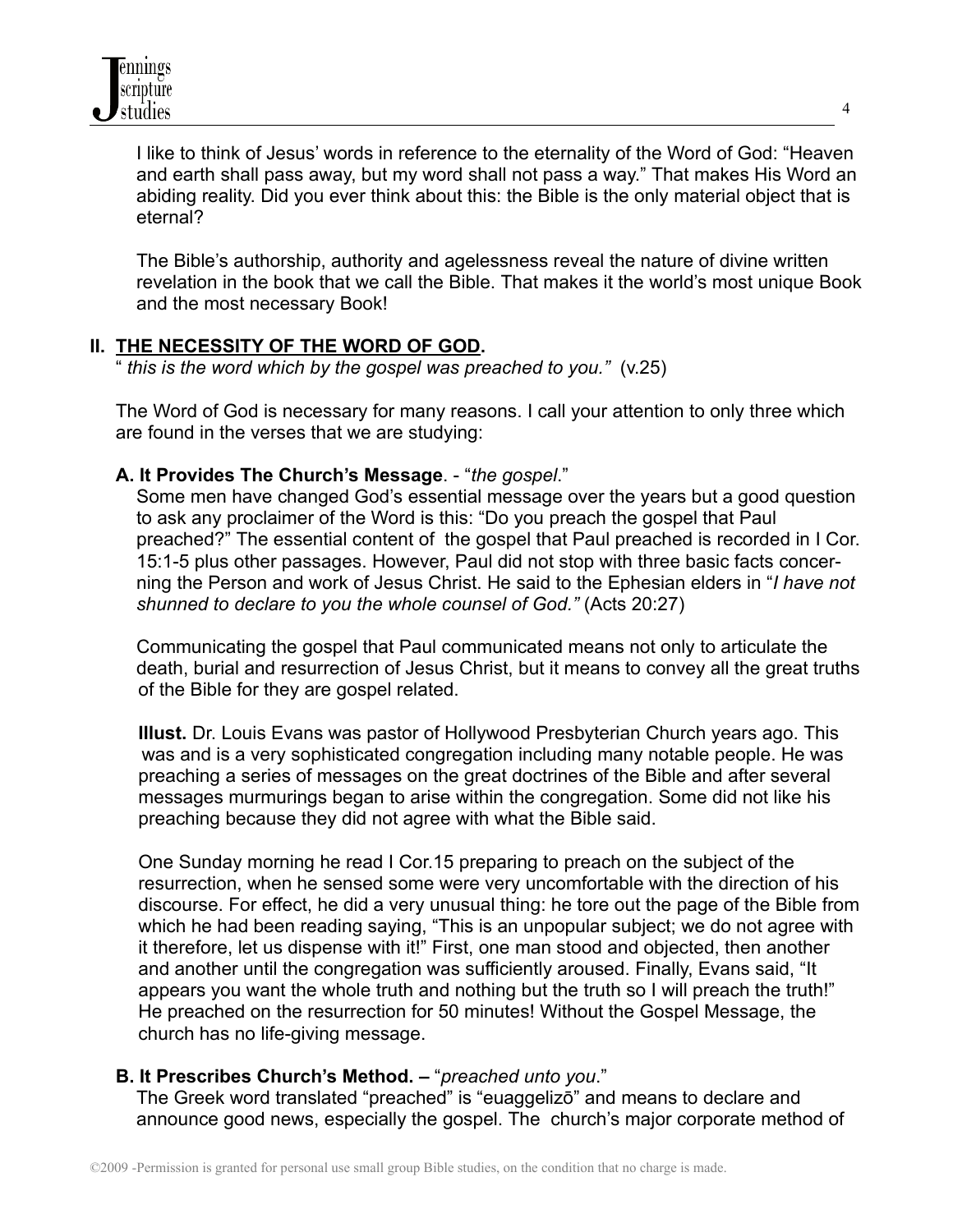communicating truth is through public preaching and teaching. There have been those who have questioned God's prescribed method of communicating His truth.

The Methodist leader, of Chicago's Ecumenical Institute, Joseph Wesley Matthews, wrote, "That thing we call preaching that we do on Sunday morning, I think that is finished. I think that people in the future will gather at church, let us say, only about every other week, or once a month, and on Easter and Christmas. This is already the trend in suburban churches where attendance is low, and they will read their creed, say a prayer, have communion and go home."

I would say to Mr. Matthews, "As long as God has His faithful witnesses on this earth, preaching and teaching of the Word of God will never be passé. Why? Because of the truth emphasized in I Cor.1:21: *"it pleased God through the foolishness of the message preached* to save *those who believe."*

Jesus, in the Great Commission in Matthew 28, said to teach *"them to observe all things that I have commanded you; and lo, I am with you always, even to the end of*

*the*

*age."* (v.20) The end of the age has not yet come. Let us keep preaching the gospel!

The Bible is necessary because it provides church's message, prescribes the church's method and, in addition:

**C. It Produces The Church's Members**. - "*Being born again ….. by the Word of God …"* It is the Word of God, the imperishable seed, which brings about the new birth and thereby qualifies one to be a member of Christ's Body, the church.

I Peter 1:23 says we are born again "through the word of God which lives…." In Phil. 2:16 we have the expression "the Word of life." God's Word is alive and it gives life. Only those who are made alive by the implantation of the seed of the Word and the cultivation by the Holy Spirit are born into God's family.

## **SUMMATION**

What have we seen in this brief study of the last few verses of the first chapter of Peter's first epistle? We have seen that:

- The Nature of The Word of God as revealed in its Authorship, Authority and Agelessness;
- The Necessity of The Word Of God in that it Provides the Church's message, Prescribes the church's method and Produces the church's members.